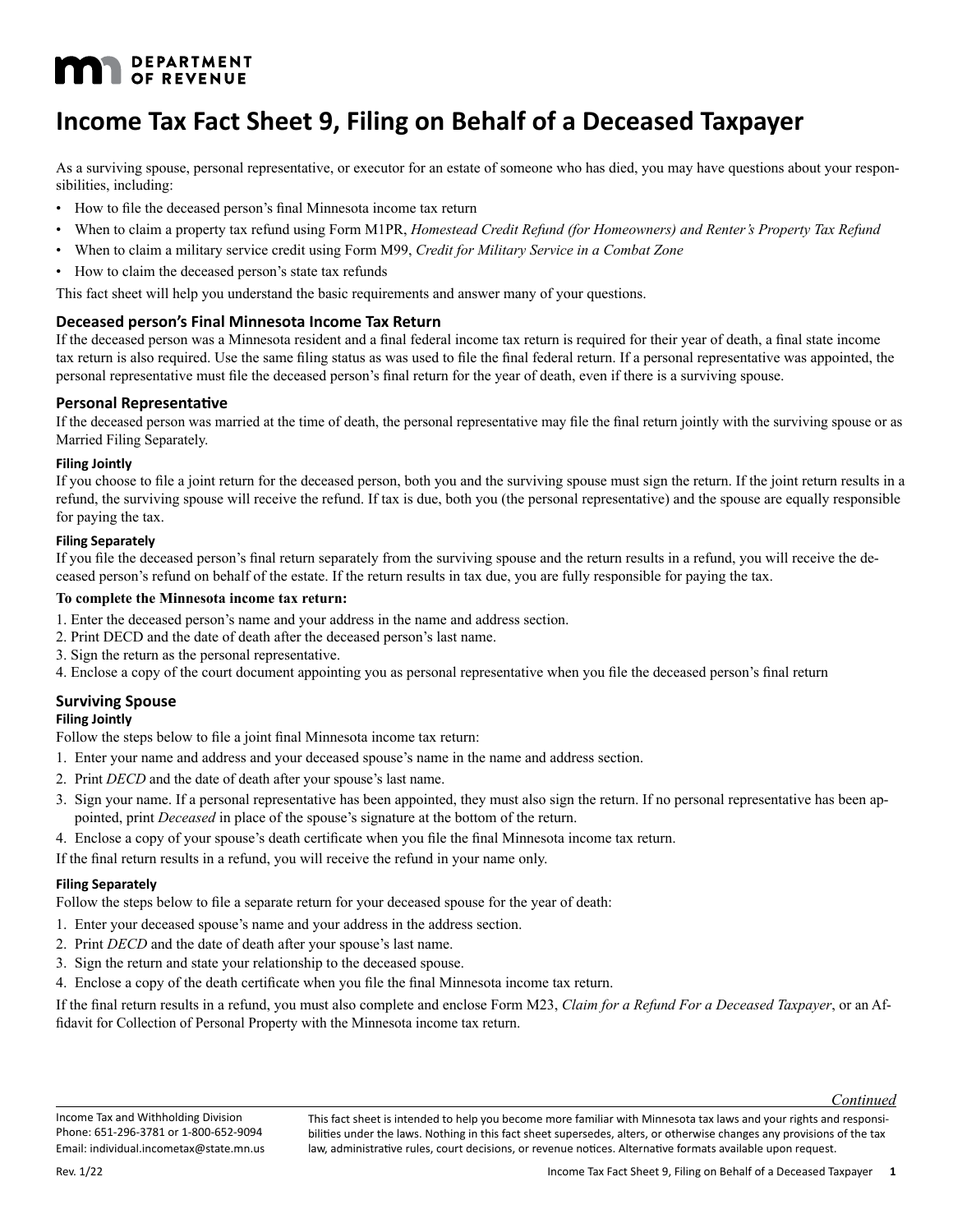# **No Personal Representative, No Surviving Spouse**

If no personal representative has been appointed, there is no surviving spouse, and the value of the probate estate is less than \$75,000, the deceased person's child, grandchild, parent, sibling, or child of the deceased person's sibling may file the final return.

Follow the steps below to file the final Minnesota income tax return:

- 1. Enter the deceased person's name and your address in the name and address section.
- 2. Print *DECD* and the date of death after the deceased person's last name.
- 3. Sign the return at the bottom and state your relationship to the deceased person.
- 4. Enclose a copy of the death certificate when you file the final Minnesota income tax return.

If the final return results in a refund, you must also complete and enclose Form M23 or an Affidavit for Collection of Personal Property with the Minnesota income tax return.

# **Filing Form M1PR on Behalf of a Deceased Person**

Only a surviving spouse or a dependent of the deceased person may file a Homestead Credit Refund (for Homeowners) or Renter's Property Tax Refund return on their behalf. You are considered a dependent if you are eligible to be claimed as a dependent on the deceased person's federal income tax return for the year you are filing. No one else, including the appointed personal representative, can apply for the deceased person's property tax refund.

Likewise, if a person died after filing a property tax refund return but prior to the check being issued, the refund can be paid only to the surviving spouse, or, in some cases, a dependent. An uncashed check issued prior to death is considered part of the estate and can be paid to the personal representative.

# **Surviving Spouse**

If you are the surviving spouse, how you complete a property tax refund return is different depending on when your spouse died.

**If your spouse died in the year for which the refund applies,** you may apply for the refund in your name only using your income for the full year and your spouse's income up to the date of their death.

**If your spouse died in the following year but before applying for the property tax refund,** you must complete a joint property tax refund return. Enter both names on the return and use both incomes for the entire year. Print *DECD* and the date of death after your spouse's last name. Enclose a copy of the death certificate when you file.

**If you and your deceased spouse had separate residences (e.g., one spouse lived in a nursing home) during the year your spouse was alive**, you may apply for your deceased spouse's refund by filing a separate property tax refund return on their behalf.

- 1. Enter your spouse's name and your address in the name and address section.
- 2. Print *DECD* and the date of death after your spouse's last name.
- 3. **If you did not live with your spouse for any part of the year**, include only your spouse's income through their date of death. **If you lived with your spouse for only part of the year**, include your spouse's income through their date of death and your income for the time you were married and living together.
- 4. Sign the return as the surviving spouse.
- 5. Enclose a completed claim for refund due a deceased taxpayer and a copy of the death certificate with the property tax refund return.

# **Dependent**

If you are a dependent of the deceased person and there is no surviving spouse, you may apply for the deceased person's property tax refund.

- 1. Enter the deceased person's name and your address in the name and address section.
- 2. Print *DECD* and the date of death after their last name.
- 3. Sign the return and state your relationship to the deceased person.
- 4. Complete and enclose a claim for refund due a deceased taxpayer and a copy of the death certificate when you file the deceased person's property tax refund return.

#### **Filing for a military service credit on behalf of the deceased person**

If the person eligible for the military service credit has died, the credit may be claimed by certain family members or personal representatives depending on the year and circumstances of the death.

The following individuals can claim the credit (listed in order of eligibility):

- 1. A surviving spouse who has filed a joint federal income tax return with the deceased person for the year in which they died.
- 2. A personal representative appointed by the court to represent the estate. To be eligible, a surviving spouse cannot be filing a joint federal income tax return with the deceased person. The personal representative must enclose a copy of the court document showing appointment as personal representative.
- 3. The first living person from the list below. To be eligible, no individual meets the qualifications in step 1 or 2, and the value of the estate must be less than \$75,000. The eligible persons, in order, are:
	- • A surviving spouse who did not file a joint federal income tax return with the deceased person
	- The deceased person's children
	- • The deceased person's grandchildren
	-